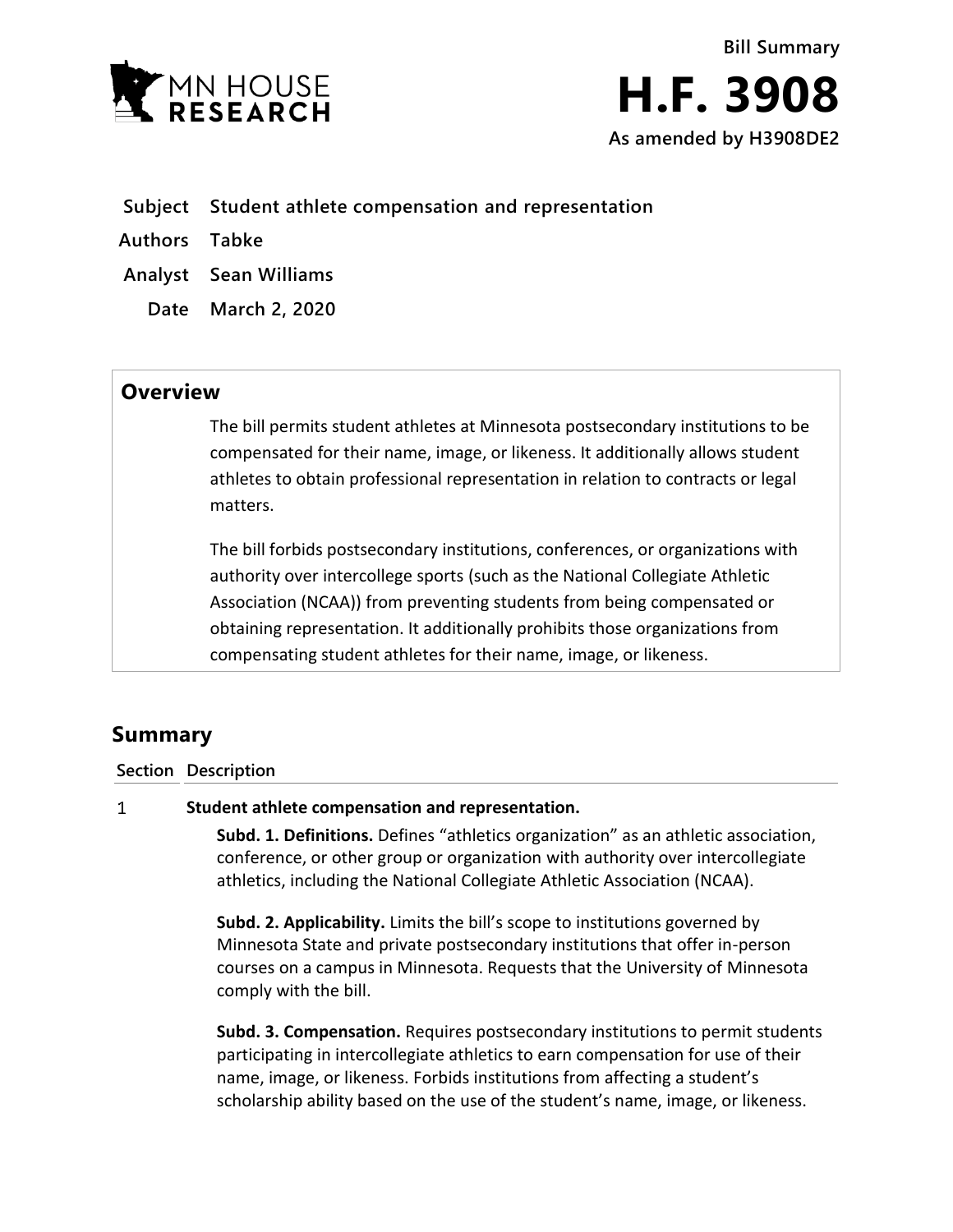## **Section Description**

Applies similar rules to "athletics organizations." Forbids such groups from preventing a postsecondary institution from participating in athletics as a result of student compensation.

Forbids postsecondary institutions or athletics organizations from providing a student athlete with compensation in relation to the athlete's name, image, or likeness.

Deems scholarships not to be compensation for the purposes of the section.

**Subd. 4. Representation.** Requires postsecondary institutions and athletics organizations to allow students participating in intercollegiate athletics obtain professional representation in relation to contracts or legal matters.

Requires professional representation be from persons licensed by the state.

Requires agents to comply with the federal Sports Agent Responsibility and Trust Act.

**Subd. 4. Team contracts.** Prohibits a student athlete from entering into a contract providing compensation for the athlete's name, image, or likeness if the contract conflicts with the athlete's team contract.

Requires students who enter into compensation contracts to disclose the contract to an official of the postsecondary institution.

Requires postsecondary institutions to disclose contractual conflicts to the athlete or the athlete's representation.

Requires team contracts to permit student athletes to use their name, image, or likeness for a commercial purpose when the athlete is not engaged in official team activities.

**Subd. 5. Enforcement.** Permits persons injured by the section to bring civil action, recover damages, and receive other equitable relief.

Declares a contract provision that is prohibited by the section or which waives provisions of the section is contrary to public policy and is null and void. Declares provisions nullified to be severable.

The section is effective January 1, 2023.